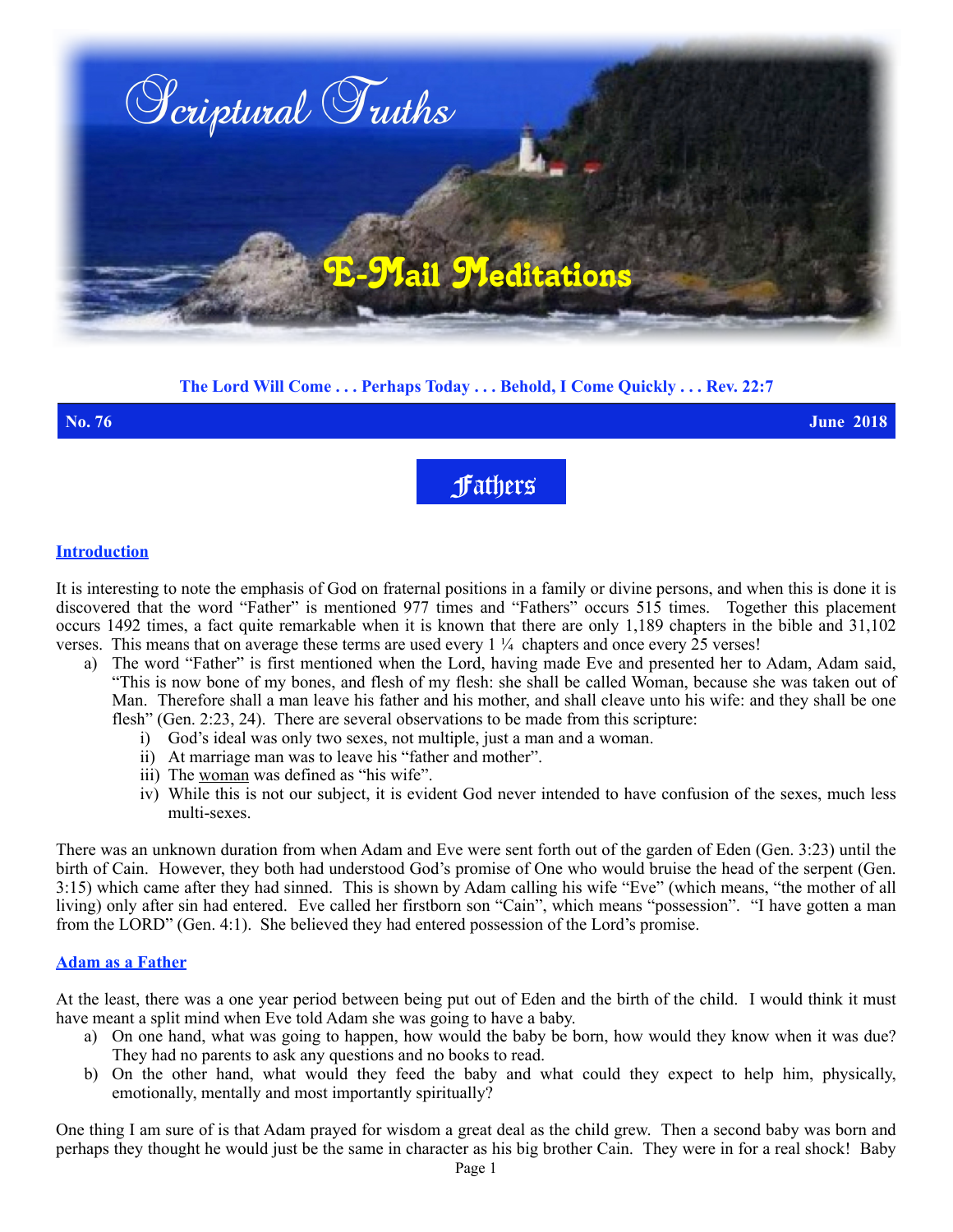Abel was not like his big brother and Adam learnt that this baby and child had to be dealt with in a different way due to his different personality and interests.

- a) What lessons we have here for every father. Fathers need to seek wisdom from God for the rearing of the child and in so doing, seeking that which God says are priorities. There are at least two of these:
	- i) Train up a child in the way he should go (Prov. 22:6).
		- 1. This is the pledge of God to each of His children, "I will instruct thee and teach thee in the way which thou shalt go: I will guide thee with mine eye" (Psa. 32:8). It was the prayer of Manoah before the birth of Samson, "Then Manoah intreated the LORD, and said, O my Lord, let the man of God which thou didst send come again unto us, and teach us what we shall do unto the child (Samson) that shall be born" (Jud. 13:8; 12).
		- 2. However, as so many, including Adam and Manoah, this does not apply to teaching them spiritual truths. How many fathers and mothers have sought with all their sincerity to teach their children the way of God relative to salvation only to see them depart from it? I suggest that this is to train up the child in its wholesome natural abilities, that is, if they are prone to the fine arts, encourage them in it, if in music train them up in it and being the "natural" bent of the child, he/she will not depart from it.
		- 3. We are fathers but we cannot set the boundaries of our children when they leave our homes and it is hard keeping the boundaries even when they are under our roofs. This is why we need to be fathers who pray for our own preservation and our children's for many a parent has lived and died with a broken heart due to their children.

## **Practical Considerations**

"Ye fathers, provoke not your children to wrath: but bring them up in the nurture and admonition of the Lord." (Eph. 6:4).

- a) In contrast with Proverbs 22:6, this verse deals with the father's attitude to his children and deals with the spiritual aspect of bringing a child up. The first major reality is, a father cannot bring the children up in the nurture and admonition of the Lord if he does not live having a fear of the Lord, or very little. Such a person will be more involved with the things of the world than the things of God and lived more for time than in the light of eternity. In dad's family when we said a bad word for the first time, dad never spanked us, for ofttimes we did not know it was a bad word. That which he would do is come beside us and then ask, "Did you ever hear dad say that word?" Of course we had not, and then he would say, "If you do not hear dad or mum say a word, then you do not say it either". That was it. However, if we said it again then there were consequences.
- b) Looking at the words we observe the following:
	- i) Provoke means not to cause the child exasperation, possibly to the point of anger.
	- ii) Nurture means comprehensive training and education which deals with mind and morals, curbing passions cultivates the character.
	- iii) Admonition means exposition of the Lord and by extension, His word.
- c) Of course these same truths apply to mothers. Timothy, from all appearances, had an unsaved father, or at least careless in the things of God. Paul reminds him of the faith that was in his mother and grandmother (2 Tim. 1:5).

#### **Concluding Thoughts**

There is a great need for not only praying fathers but also mothers, grandparents, aunts and uncles, cousins and friends, for the world children live in today is shockingly different from the world we were brought up in. I was born in 1944 and recall the days of early rock and roll and the singers, but when I look at the world now:

- a) The music and the musicians of today, all there is is a satanic discordant noise called music.
- b) There is an abundance and wide availability of drugs.
- c) There is the availability of vicious violence seen in movies as normal.
- d) Where cursing, the acceptance of vulgarity and blasphemy are thought nothing of.
- e) Promiscuousness is the norm.

It is because our children are the target of Satan and the whole world lieth in wickedness that we must not just pray but truly intercede, for if my child dies unsaved they will forever languish in the cavern of the damned, weeping and wailing, without hope in blackness of darkness for all eternity. What parent would be apathetic about such a possibility of such an eternal future for their child?

To me it is a great relief to know that as saints we have a Heavenly Father who is always perfect in every decision He makes concerning us whither it is for correction, warning or encouragement. By the work of our Lord we have an ever open door of access to speak to Him, or by His Spirit for His speaking to us. He is never too busy attending to another's